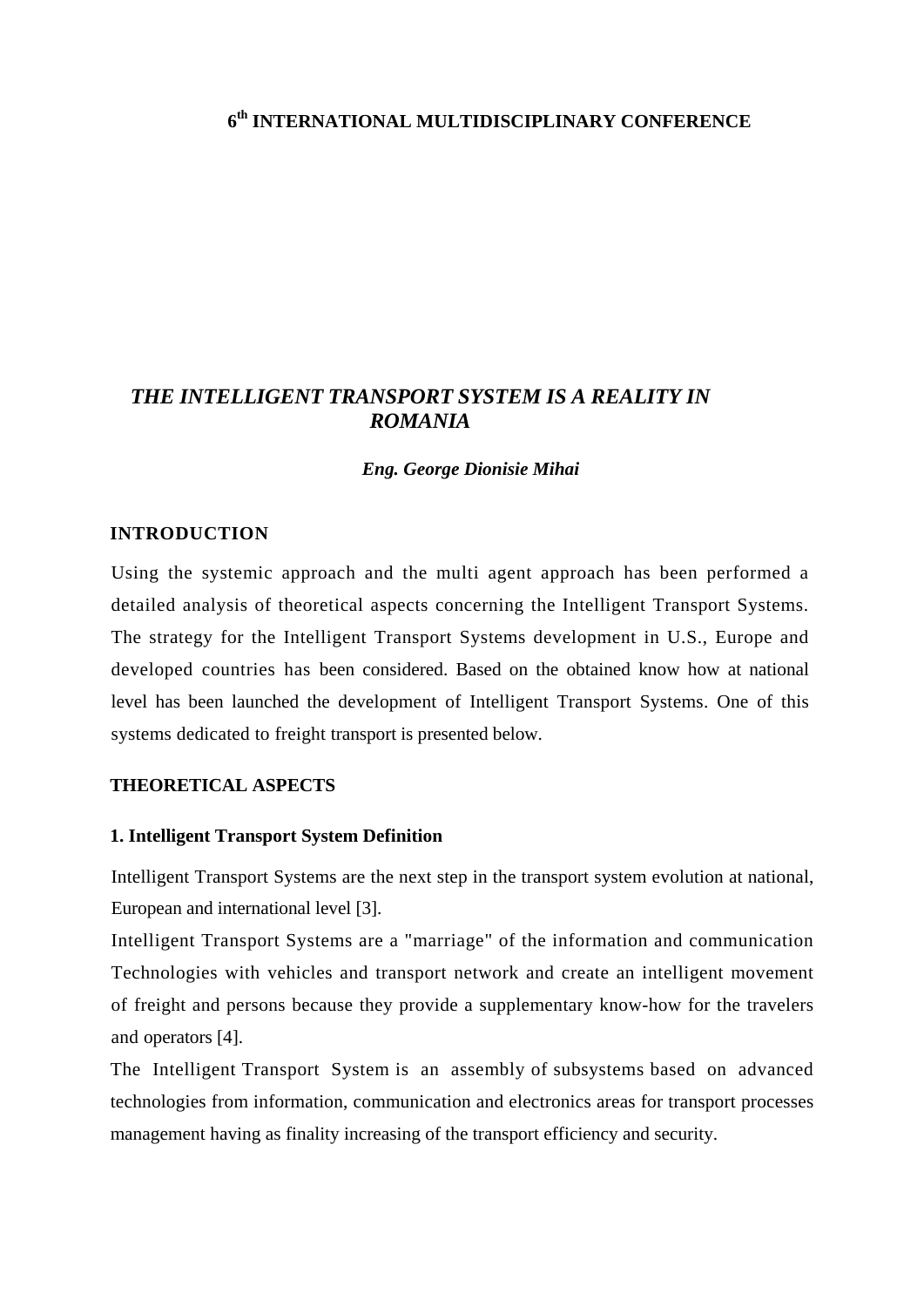#### **2. Transport system components**

The principal elements of the transport systems are transport infrastructure, means of transport, means of transport drivers, transported objects (freight, persons), and transport logistics, agents involved in transport area, transport control centers, transit terminals, and transport documents.

The transport system can be structured in three types of systems with complementary objectives that are structural, functional and informational integrated. These systems are operational system, management system and information system.

The Intelligent Transport System can be structured taken into account the functional complexity and application area as advanced systems for traffic management, advanced systems for vehicle control, advanced systems for traveler information, advanced systems for public transport, systems for commercial vehicle operation, systems for emergency management, systems for electronic payment [12], [14], [16], [24], [26], [27].

#### **3. Practical result**

,,The integrated electronic system for e-business, transport optimization and vehicle monitoring in road transport area" - SOMCET-Net is an intelligent system developed in Romania

#### **4. General Characteristics**

,,The integrated electronic system for e-business, transport optimization and vehicle monitoring in road transport area" - SOMCET-Net is a modern, integrated, intelligent support for vehicle monitoring and route optimization and an interactive tool for electronic commercial transaction (demands and offers) administration.

The system allows transport demands and offers registration and searching, supports the negotiation process and transport contact set up between the business partners, performs route optimization with route visualization on the digital map, location and real time survey of vehicles and vehicle characteristics. The use of the digital map to represent the locations associated with characteristic descriptive information offers more visibility to the information.

#### **5. Structure**

The system contains three integrated user oriented subsystems: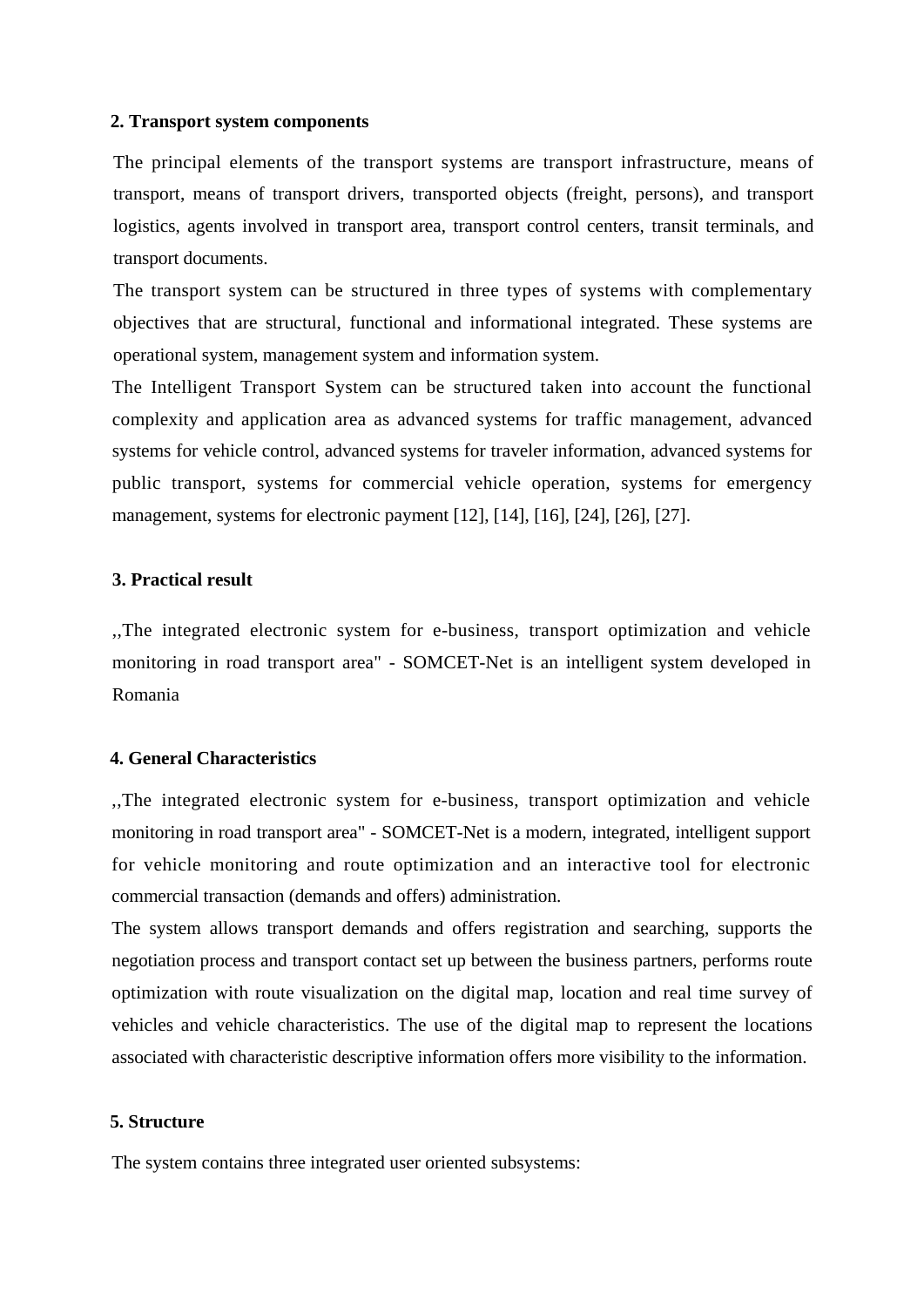- The first subsystem is dedicated to economic transaction between the transport clients and the transport providers supporting the marketing, negotiation and contracting activities;
- The second subsystem performs route optimization being a support for negotiation and contracting activities;
- The third subsystem performs vehicle monitoring during road transport.

The system has also an "Administration" subsystem integrated with the others.

The classical communication means based on phone, mobile, fax or e-mail have been replaced with Internet communication and authorized access to the diversity of information managed by the SOMCET-Net information database and the geographical database.

SOMCET-Net system provides effective and efficient eServices that are available to support the development of a competitive knowledge-based economy in freight road transport area at European level and contributes directly to the enhancement of European job productivity and overall competitiveness in this area.

The particular focus is concentrated on eServices for freight transport. The eServices are first of all directed to businesses and could be dedicated also to citizens in moving by their own car and to government units from transport area in particular for dangerous freight transport monitoring.

### **6. Description**

The system provides eServices to support the principal activities specific to transport chain:

- Marketing: transport market investigation through transport demands and transport offers registration and search. The system can manage transport demands that contain one to n types of goods that have to be transported by specifying the start point and the end point, the loading date and place, the unloading date and place, good characteristics,required transport services.
- The system can administrate transport offers that contain one to n types of means of transport by specifying the start point and the end point, the loading date and place, the unloading date and place, (intermediary places between the start place and the end place), transport services and general characteristics of the goods that can be supported.
- Negotiation and Contracting: for the dialog between the partners the system offers an e-mail service provided by the system.
- Route optimization: in order to establish the route, that has to include the specified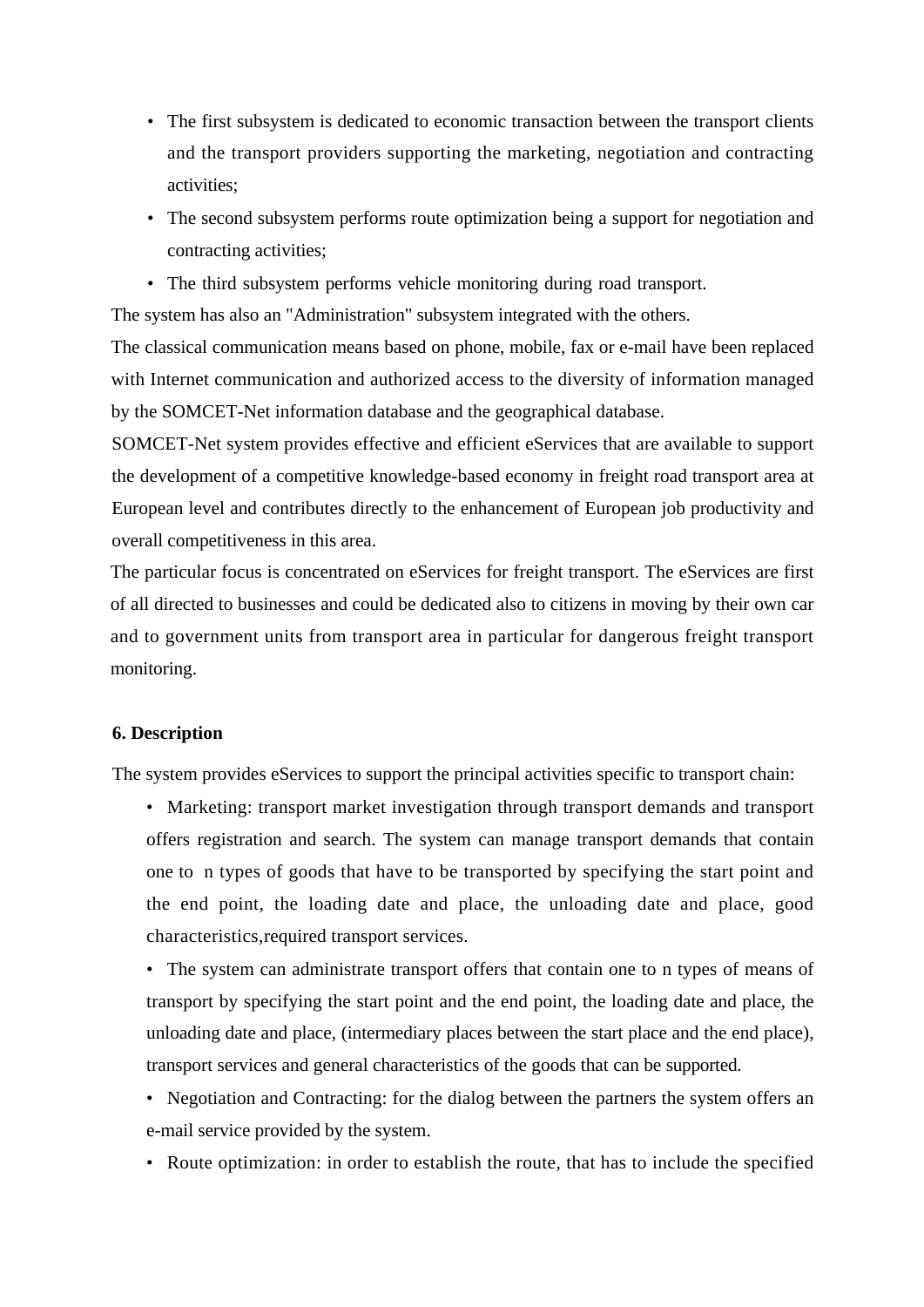places and have to be optimum taking into account some conditions, the system provides eServices accessible on Internet. There are offered three optimization models: "quick route", "short route", and "preferred route". The elements that have to be specified to all the models are: "route planer", 'driving speed', "fuel", "day driving planner".

• Vehicle transport survey in real time or from an indicated period of time or to a specified times can be performed using created mobile equipments installed on vehicle board used in freight road (international or national) transport.

The system uses open standards for positioning (GPS technology - Global Positioning System) based on satellite information communication, for geographical information management (GIS - Geographic Information System) and Europe digital map and for data communication (GSM - Global System for Mobile Communications) between the mobile equipment installed on vehicle board and the System Monitoring Centre. The created mobile equipment contains the following components:

- Positioning and Communication Device (DPPC);
- On board computer;
- Sensor GPS:
- Fuel sensors.

The mobile equipment ensures:

- Real time remote vehicle monitoring;
- Vehicle parameter acquisition;
- Message communication between vehicle driver and Management Center.

The monitored information consists of:

- GPS information: position (latitude, longitude), altitude, time (TIME GPS hhmmss), number of visible satellites, number of tracked satellites, dilution and precision factor, heading north, speed;
- GSM modem status;
- Vehicle fuel level, temperature, alarm, information messages, monitoring messages.

All the messages can be point-to-point, point-to-multipoint to communication between mobile device and the Management Center and multipoint-to-multipoint between the transport providers and vehicle fleets.

The system is functional structured and modular developed in order to be open having a large flexibility.

The hardware and software components that have been developed implement effective,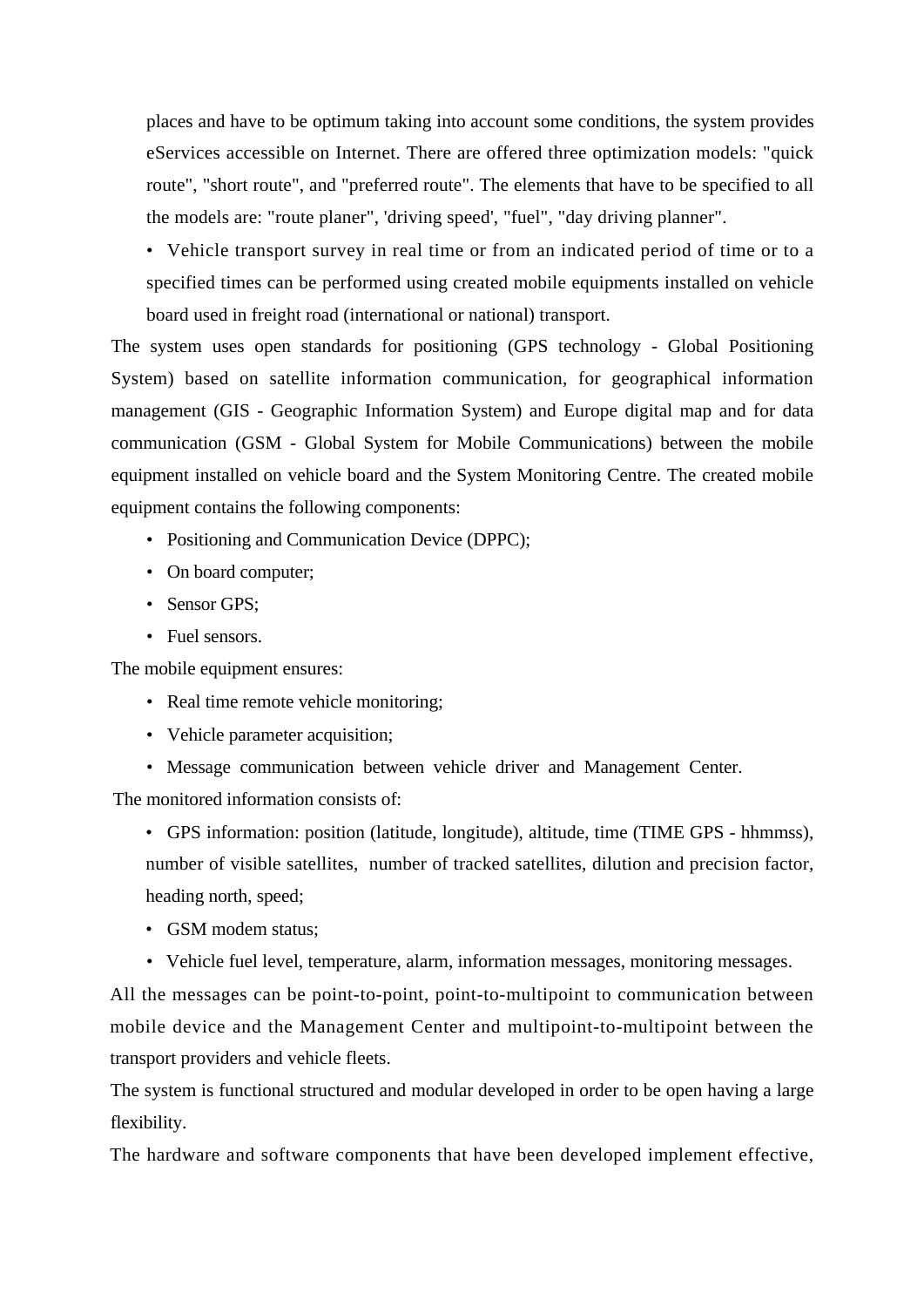efficient and innovative solutions to increase the efficiency of freight road transport and to support the integration in European Information Society.

# **7.User interfaces**

The system supports European transport because the used map is a digital map that covers European regions.

The system user is the partnership created between transport clients and transport providers including also brokers.

The system has a strong impact on improvement the quality of life of drivers, business development and transport efficiency increase.

The SOMCET-Net system resources are administrated by "Administration" component. The system knowledge management is performed by search function based on dynamic criteria created by system users in conformance with access right.

In SOMCET-Net system operation can not appear major risk. If there are some problems the operator of the Monitoring Center will be informed by alarm messages in conformance with the situation type.

Some system interfaces are presented below.



Figure 1 Route Optimization Figure 2 Vehicle monitoring

# **8. Conclusions**

In conclusion the development of a complex system is difficult but with a coordinated management activity, with good experts, with person that like to learn new thinks and also like to finalize the tasks in conformance with the proposed objectives, at the end the results